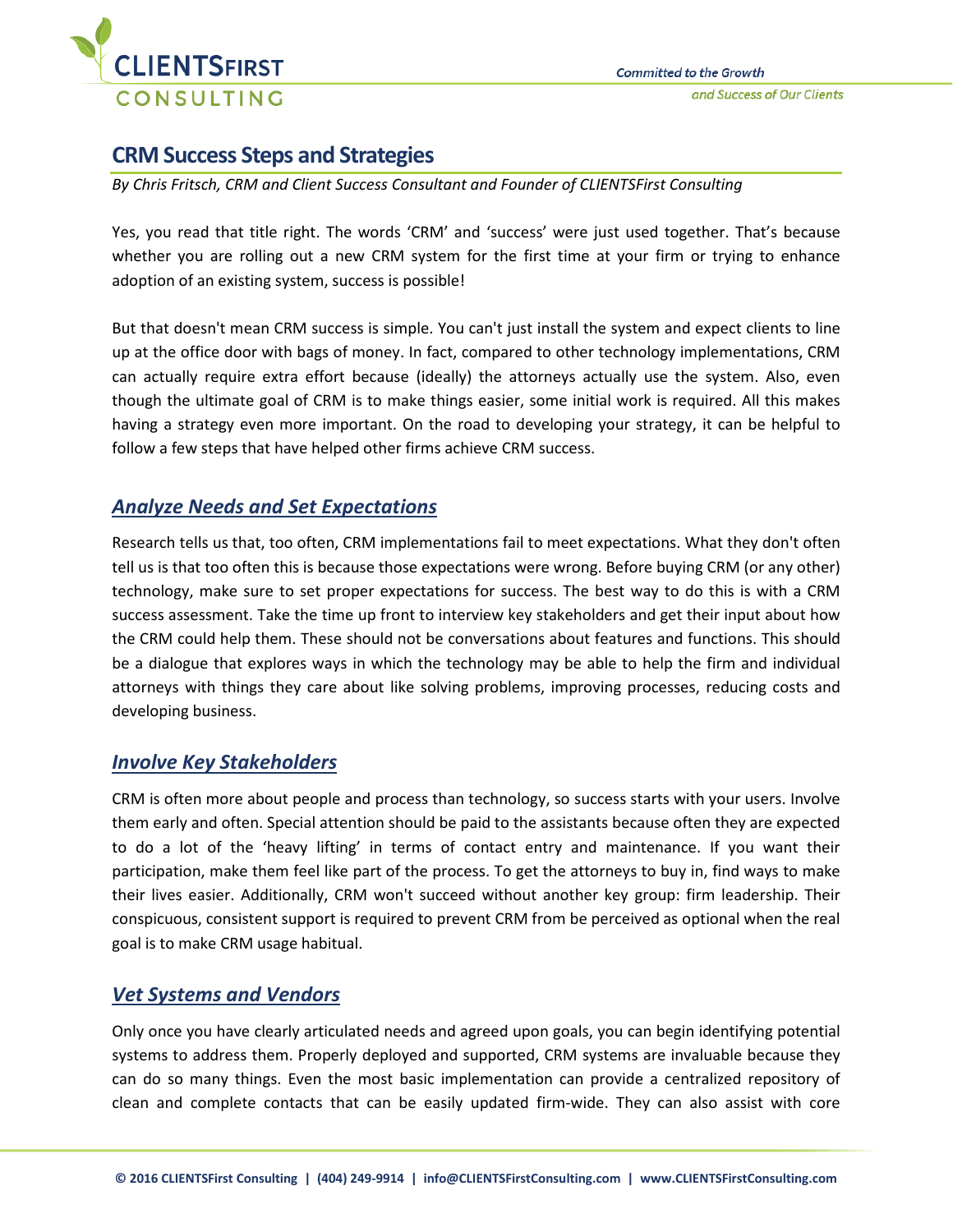marketing activities such as e-mail campaigns, event management, relationship intelligence, activity tracking and categorization and segmentation of key contacts.

The real challenge is that CRM should probably only do a few things initially – and those things are often different for each firm, office, practice - or even individual attorneys. This means CRM selection must be strategic. During CRM demonstrations, don't be sidetracked by 'bells and whistles.' Instead, to prevent losing focus, it can be helpful to create a roadmap in advance of demos to thoroughly assess the relevant functionality. Have the providers dig into the features you really need.

Be sure to also spend time on critical details including privacy and security, how data changes are handled and how the system is hosted. While many corporations have embraced the reality that external hosting may actually be the most secure, at law firms allowing sensitive Client data to float beyond the firm's firewall into "the Cloud" requires significant discussions.

Once you have narrowed the potential products, it is absolutely essential to check references for providers. The ideal relationship with a CRM provider will be ongoing and, as with any long-term commitment, it's important to know what you are getting into. Find out how many implementations the company has and how successful they are. Ask about their experience in working with law firms, their training and implementation resources, their documentation, processes and best practices and, most importantly, their dedication to customer service.

When following up with references, prepare questions in advance. Here are a few reference checking [questions](http://www.clientsfirstconsulting.com/portalresource/Reference%20Checking%20Questions) that may be helpful. Also be sure to reach out other legal marketers for more candid opinions. I still remember a reference checking call where a marketer broke down in tears over a failed 2-year implementation. No one wants to end up in that situation. Ask the right questions to make a smart selection.

## *Roll Out Gradually*

Once you have selected your system, you can begin planning for the rollout. Don't make the mistake of attempting a "boil the ocean" implementation, deploying too many features to too many people in too big a hurry. Firm-wide rollouts are usually a bad idea because without taking the time to properly test the system, any problems or missteps you run into can be amplified exponentially.

Instead, begin with a pilot group of attorneys and assistants who have an interest in participating, are invested in system success and have time to provide the critical feedback that is needed to improve the rollout for the rest of the firm. Most importantly, roll out the system to address the needs and challenges identified during the assessment. Each group should be exposed to the features of the system that can best address their unique needs. Follow the same plan when moving forward with the broader rollout: deploy in groups that share common goals or objectives and match features to their needs.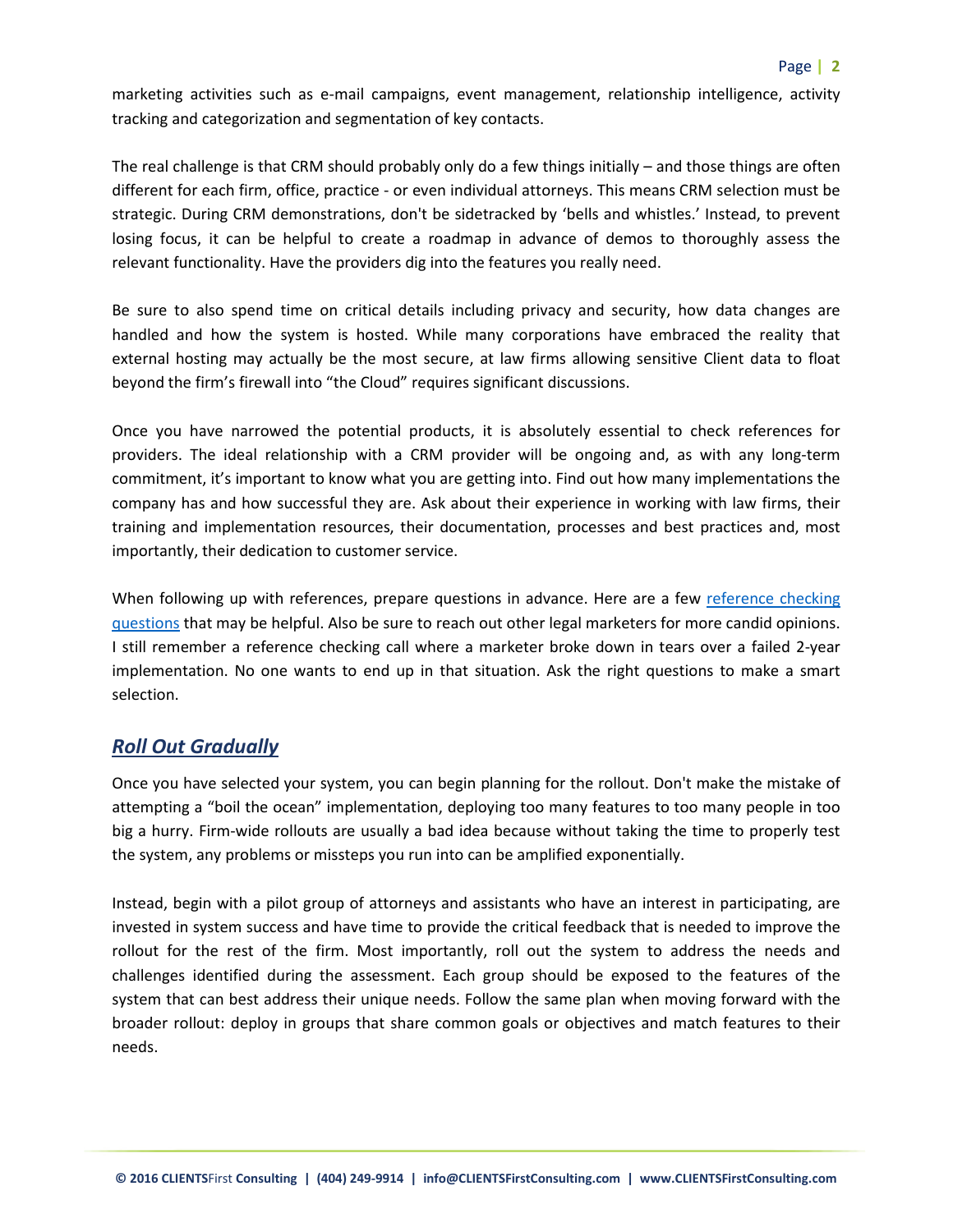#### *Communicate Effectively*

As with any type of technology implementation, ongoing communication and training will be imperative. End users need to understand the reasons for CRM and, most importantly, what's in it for them. Create benefit statements for key groups. Provide relevant information and answer questions. Get firm leaders to sign off on key communications to demonstrate support. Most importantly, when good things happen, share successes.

Additionally, as marketers, we all know that a bit of branding can make anything (even CRM) more appealing. Come up with a theme for the rollout – and don't be afraid to have some fun. Yes, I also just used the words "fun" and "CRM" in the same sentence. Create campaigns and contests and give away prizes to drive participation.

#### *Train Continuously*

Finally, even if you get everything else right, CRM won't succeed without effective training. It's important to develop training plans and materials targeted to the needs of key groups. Assistants should attend classes customized to their work routines, while training for attorneys should focus on business processes, not buttons to push. To really enhance attorney engagement, training should take place in their offices and should take no more than 30 minutes. This training is often most effective when it's done by someone who can communicate CRM benefits, which is why many firms have Marketing lead the attorney training. Also, because CRM is ongoing, training doesn't end after the rollout. Be sure to create continuing education for new hires and laterals. Finally, to get people to attend training, don't forget one of the biggest keys to CRM success in a law firm: food!

#### *Dedicate Required Resources*

Too often, firms are willing to spend money on a system but don't budget for other essential resources. More important than the investment in the technology can be the time and human resources required for success. Dedicated CRM staffing is not only necessary, it is essential.

For all firms, a CRM project manager will be beneficial during the rollout. Larger firms may also need a dedicated full- or part-time CRM manager for ongoing success. Data quality resources are also imperative, especially during the rollout when shared attorneys' contacts flow into the system creating a significant number of duplicates. Additionally, an estimated 30% of contact data becomes outdated each year as people move, change jobs, get married and have other status changes. This means ongoing data quality support will be required because if attorneys don't trust the data, they won't trust the system.

## *Repeat*

CRM isn't a project or an implementation. It's a fundamental change – and improvement – in how your firm manages its most important assets – its relationships. As a result, CRM deployments shouldn't end – they should evolve. There will always be new problems to solve and new business to bring in. So be sure to plan for the future and continually explore features, upgrades and integrations.